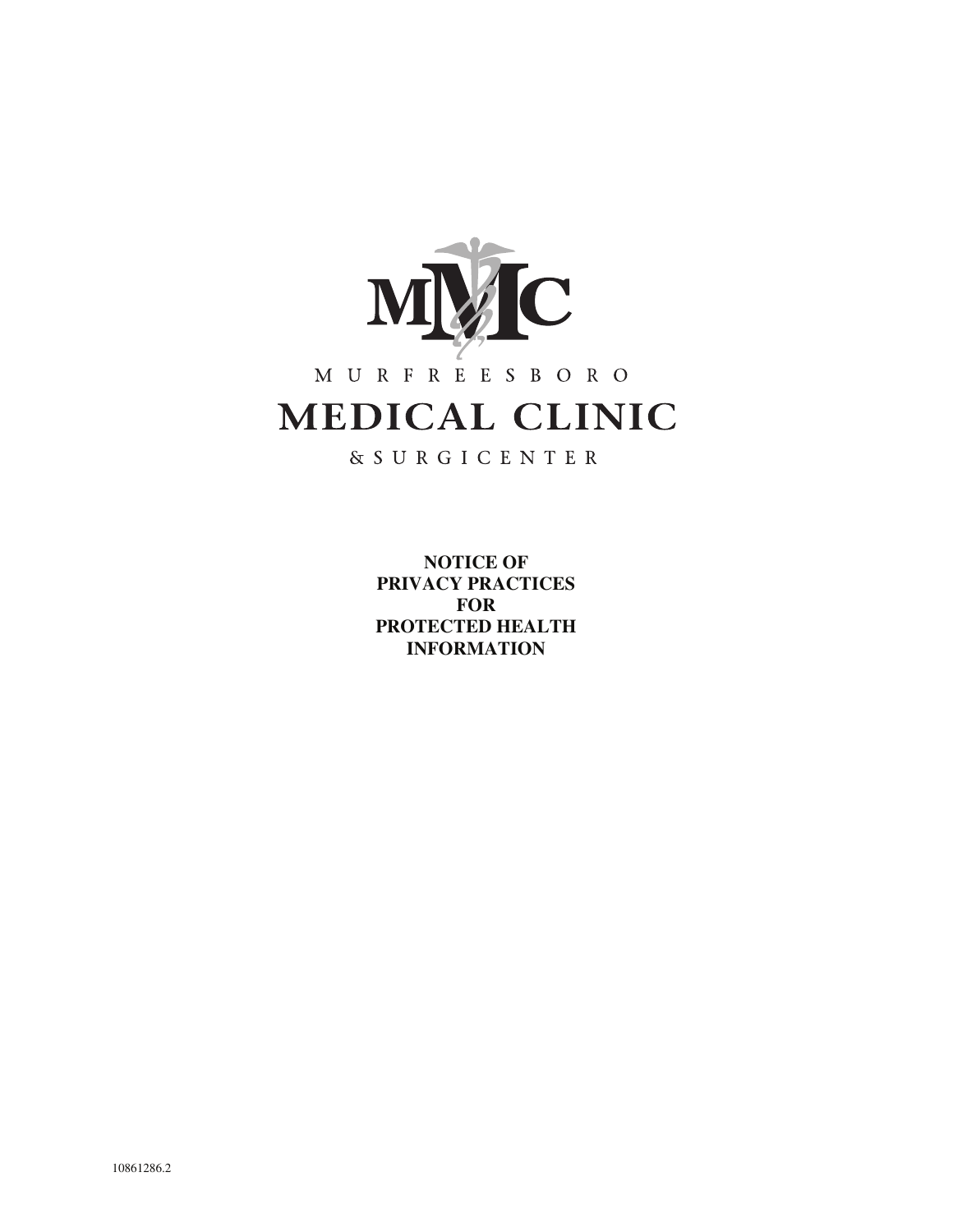**This notice describes how medical information about you may be used and disclosed and how you can get access to this information. Please review it carefully.** You have the right to confidentiality of your medical information. If the practices described in this brochure meet your expectations, there is nothing you need to do. If you prefer that we not share information, we may honor your written request in certain circumstances described below. If you have any questions about this notice, please contact our **Privacy Officer** at the address below.

## Our Pledge Regarding Medical Information

We understand that medical information about you and your health is personal. Protecting medical information about you is important. We create a record of the care and services you receive. We need this record to provide you with quality care and to comply with certain legal requirements. This notice applies to all of the records of your care generated by Murfreesboro Medical Clinic, P.A. and/or SurgiCenter of Murfreesboro Medical Clinic, whether made by health care professionals or other personnel.

This notice will tell you about the ways in which we may use and disclose medical information about you. We also describe your rights and certain obligations we have regarding the use and disclosure of medical information.

This office is required to:

- Maintain the privacy of your health information as required by law;
- Give you this notice of our legal duties and privacy practices with respect to medical information about you;
- Abide by the terms of this notice;
- Notify you of any breach of your medical information that we are required by law to report to you.

## How We May Use and Disclose Medical Information About You

The following categories describe different ways that we may use and disclose medical information. For each category of uses or disclosures we will try to give some examples. Not every use or disclosure in a category will be listed.

**For Treatment**. A nurse obtains treatment information about you and records it in a health record.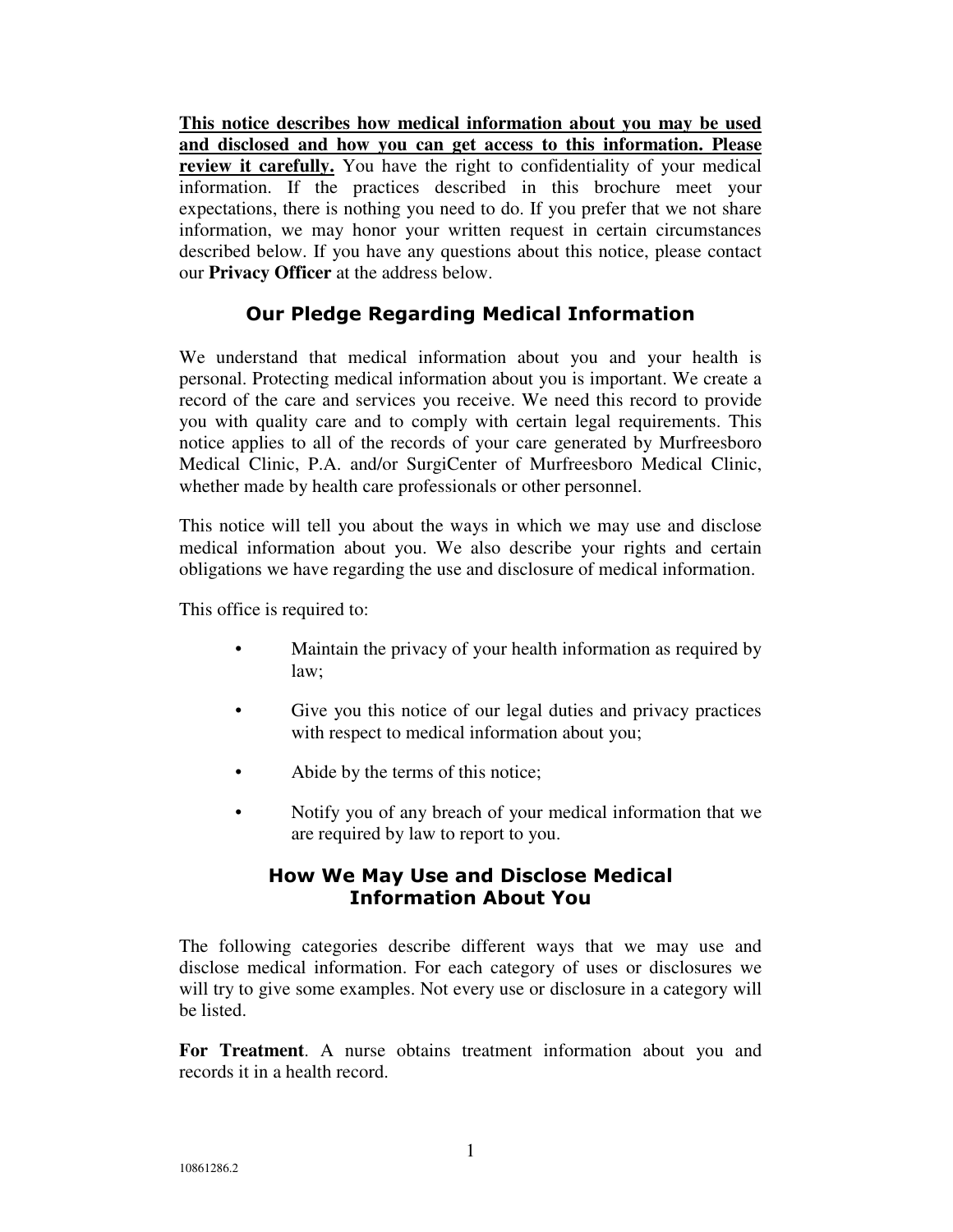During the course of your treatment, the physician determines that he/she will need to consult with another specialist in the area. He/she will share the information with such specialist and obtain his/her input.

**For Payment**. We submit requests for payment to your health insurance company. The health insurance company or business associate helping us obtain payment requests information from us regarding the medical care given. We will provide information to them about you and the care provided.

After unsuccessful attempts at collecting for services rendered, we employ the assistance of a Collection Agency. We will provide pertinent information to them about you.

**For Health Care Operations**. We may obtain services from business associates such as quality assessment, quality improvement, outcome evaluation, protocol and clinical guidelines development, training programs, credentialing, medical review, legal services and insurance. We will share information about you with such business associates as necessary to obtain these services.

**Appointment Reminders**. We may use and disclose medical information to contact you as a reminder that you have an appointment for treatment or medical care.

**Treatment Alternatives**. We may use and disclose medical information to tell you about or recommend possible treatment options or alternatives that may be of interest to you.

**Health-Related Benefits and Services**. We may use and disclose medical information to tell you about health-related benefits or services that may be of interest to you, including Clinical Research.

**Individuals Involved in Your Care or Payment for Your Care**. We may release medical information about you to a friend or family member who is involved in your medical care. We may also give information to someone who helps pay for your care. In addition, we may disclose medical information about you to an entity assisting in a disaster relief effort so that your family can be notified about your condition, status and location.

**Research**. We may disclose information to researchers when their research has been approved by an institutional review board that has reviewed the research proposal and established protocols to ensure the privacy of your medical information.

**As Required By Law**. We will disclose medical information about you when required to do so by federal, state or local law.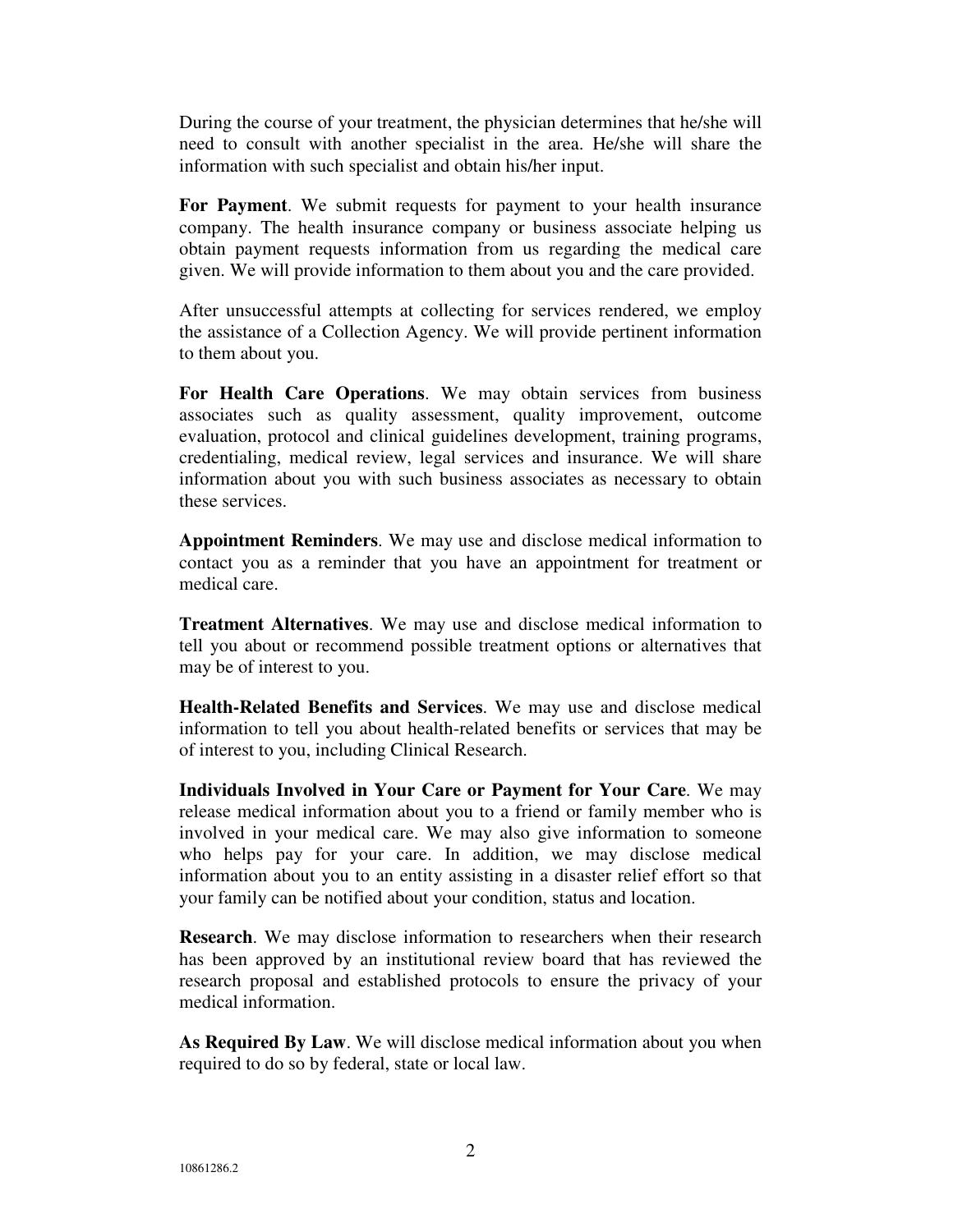**To Avert a Serious Threat to Health or Safety**. We may use and disclose medical information about you when necessary to prevent a serious threat to your health and safety or the health and safety of the public or another person. Any disclosure, however, would only be to someone able to help prevent the threat.

#### Special Situations

**Organ and Tissue Donation**. If you are an organ donor, we may release medical information to organizations that handle organ procurement or organ, eye or tissue transplantation or to an organ donation bank, as necessary to facilitate organ or tissue donation and transplantation.

**Military and Veterans**. If you are a member of the armed forces, we may release medical information about you as required by military command authorities.

**Workers' Compensation**. We may release medical information about you for workers' compensation or similar programs. These programs provide benefits for work-related injuries or illness.

**Public Health Risks**. We may disclose medical information about you for public health activities. These activities generally include the following:

- to prevent or control disease, injury or disability;
- to report births and deaths;
- to report child abuse or neglect;
- to report reactions to medications or problems with products;
- to notify people of recalls of products they may be using;
- to notify a person who may have been exposed to a disease or may be at risk for contracting or spreading a disease or condition;
- to notify the appropriate government authority if we believe a patient has been the victim of abuse, neglect or domestic violence.

**Health Oversight Activities**. We may disclose medical information to a health oversight agency for activities authorized by law. These oversight activities include, for example, audits, investigations, inspections, and licensure. These activities are necessary for the government to monitor the health care system, government programs, and compliance with civil rights laws.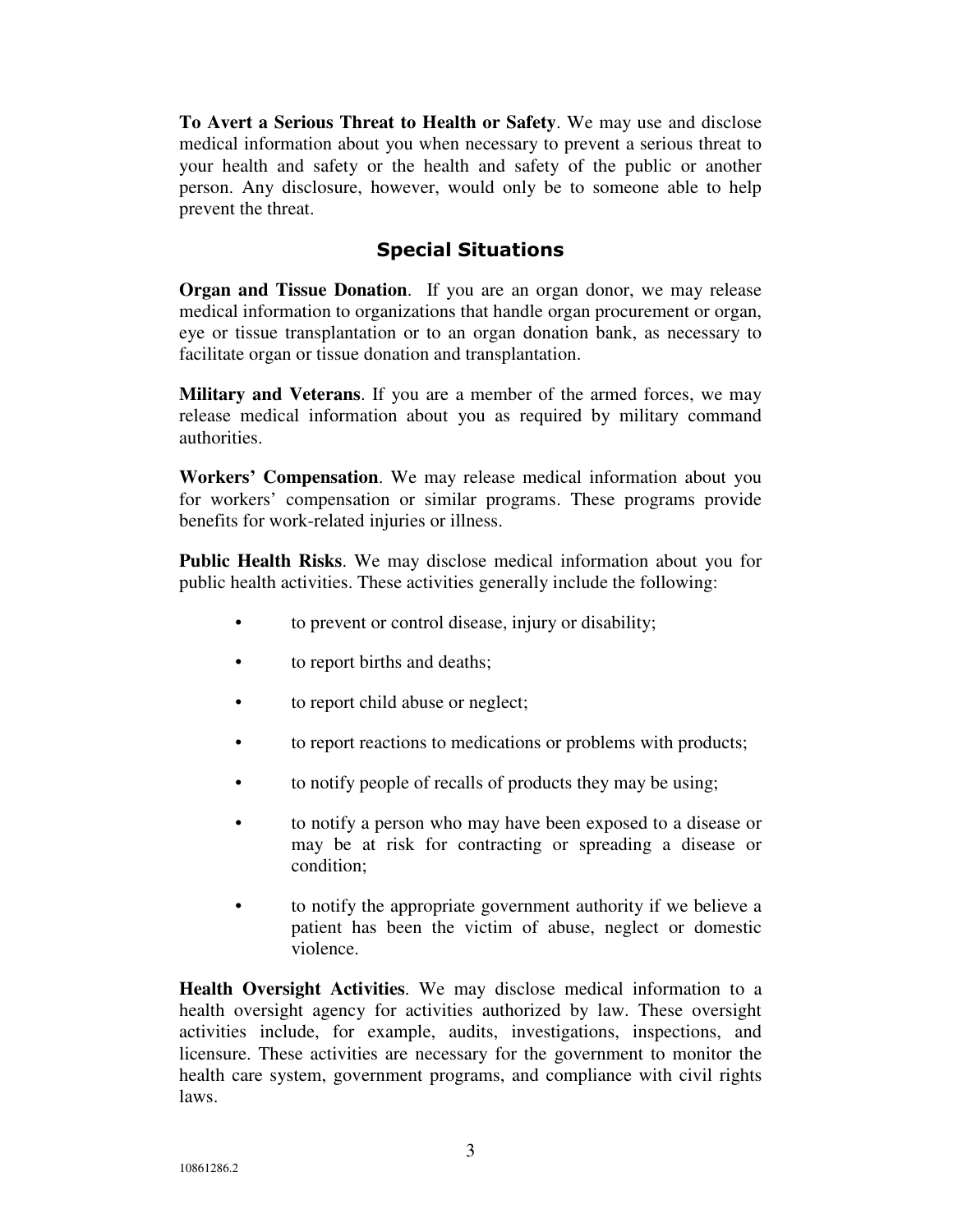**Lawsuits and Disputes**. We may disclose medical information about you in response to a subpoena, discovery request, or other lawful order from a court.

**Law Enforcement**. We may release medical information if asked to do so by a law enforcement official as part of law enforcement activities; in investigations of criminal conduct or of victims of crime; in response to court orders; in emergency circumstances; or when required to do so by law.

**Coroners, Medical Examiners and Funeral Directors**. We may release medical information to a coroner, medical examiner or funeral director consistent with applicable law to allow them to carry out their duties.

**Specialized Government Functions**. We may release medical information about you for specialized government functions as authorized by law such as to armed forces personnel, for national security purposes, or to public assistance programs personnel.

**Correctional Institutions**. If you are an inmate of a correctional institution, we may disclose to the institution or its agents the protected health information necessary for your health and the health and safety of other individuals.

**Fundraising.** We may contact you as part of our fundraising activities and disclose certain of your information to our business associates and institutionally related foundations for our fundraising activities. You have the right to opt out of receiving any fundraising communications.

# Your Rights Regarding Medical Information About You

The health and billing records we maintain about you are the property of Murfreesboro Medical Clinic, P.A. and/or SurgiCenter of Murfreesboro Medical Clinic. You have the following rights regarding medical information we maintain about you:

**Right to Inspect and Copy**. You have the right to inspect (with supervision) medical information that may be used to make decisions about your care. Usually, this includes medical and billing records, but does not include psychotherapy notes. You may also request an actual copy of these records. We reserve the right to charge a fee for the costs of copying, mailing or other supplies associated with your request.

You may exercise this right by delivering a request in writing to our **Privacy Officer**.

We may deny your request to inspect and copy in certain very limited circumstances. If you are denied access to medical information, you may request that the denial be reviewed. Another licensed health care professional chosen by Murfreesboro Medical Clinic, P.A. and/or SurgiCenter of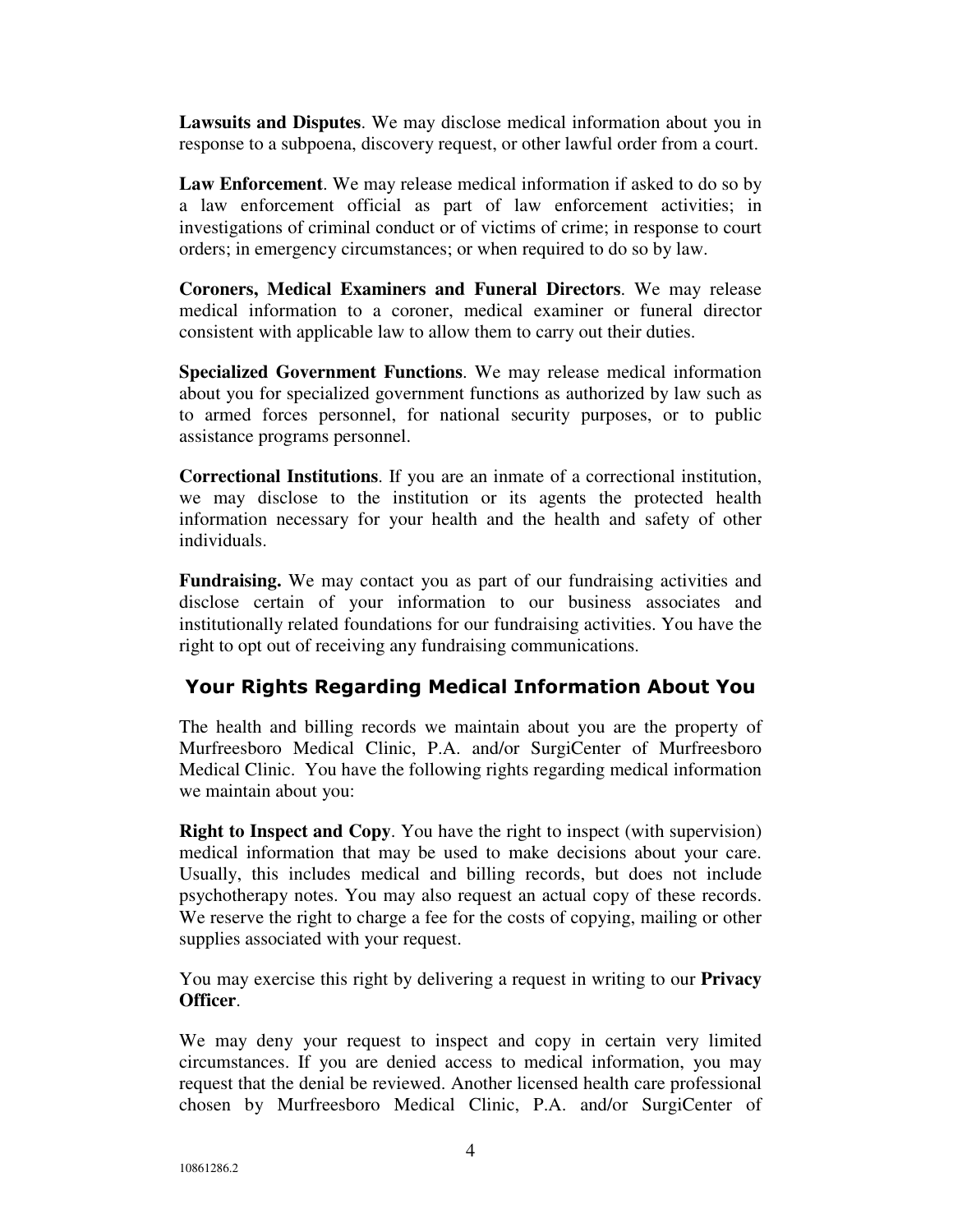Murfreesboro Medical Clinic will review your request and the denial. The person conducting the review will not be the person who denied your request. We will comply with the outcome of the review.

**Right to Amend**. If you feel that medical information we have about you is incorrect or incomplete, you may ask us to amend the information. You have the right to request an amendment for as long as the information is kept.

You may exercise this right by delivering a request in writing to our **Privacy Officer**. *In addition, you must provide a reason that supports your request*.

We may deny your request for an amendment if it is not in writing or does not include a reason to support the request. In addition, we may deny your request if you ask us to amend information that:

- Was not created by us, unless the person or entity that created the information is no longer available to make the amendment;
- Is not part of the medical information kept by Murfreesboro Medical Clinic, P.A. and/or SurgiCenter of Murfreesboro Medical Clinic;
- Is not part of the information which you would be permitted to inspect and copy; or
- Is accurate and complete.

If your request is denied, you may file a statement of disagreement and require that the request for amendment and any denial be attached in all future disclosures of your medical information.

**Right to an Accounting of Disclosures**. You have the right to request an "accounting of disclosures." This is a list of the disclosures we made of medical information about you.

To request this list or accounting of disclosures, you must submit your request in writing to our **Privacy Officer**. Your request must state a time period that may not be longer than six years and may not include dates before April 14, 2003.

An accounting will not include internal uses of information for treatment, payment or health care operations, disclosures made to you or made at your request or disclosures made to family members or friends in the course of providing care. The first list you request within a 12-month period will be free. For additional lists, we may charge you for the costs of providing the list. We will notify you of the cost involved and you may choose to withdraw or modify your request at that time before any costs are incurred.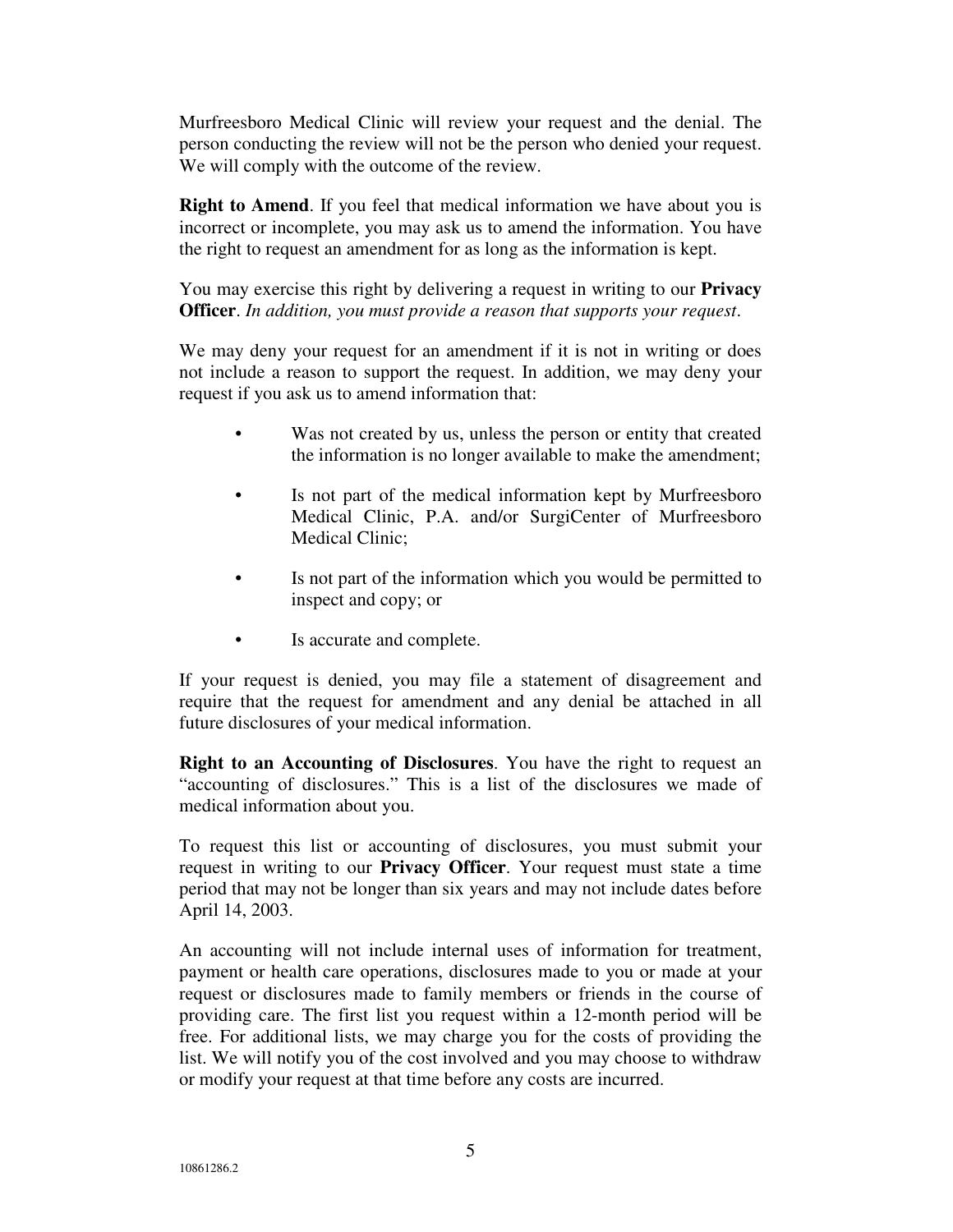**Right to Request Restrictions**. You have the right to request a restriction or limitation on the medical information we use or disclose about you for treatment, payment or health care operations. You also have the right to request a limit on the medical information we disclose about you to someone who is involved in your care or the payment for your care, like a family member or friend.

To request restrictions, you must make your request in writing to our Privacy Officer. In your request, you must tell us (1) what information you want to limit; (2) whether you want to limit our use, disclosure or both; and (3) to whom you want the limits to apply.

We are not required to agree to your request, except for a request to restrict disclosures to a health plan if the disclosure is for payment or health care operations and pertains solely to a health care item or service for which you (or someone on your behalf) have paid your health care provider out of pocket in full. If we do agree, we will comply with your request unless the information is needed to provide you emergency treatment.

**Right to Request Confidential Communications**. You have the right to request that communication of your health information be made by alternative means or at an alternative location. We will accommodate all reasonable requests. Your request must specify how or where you wish to be contacted.

You may exercise this right by delivering a request in writing to our **Privacy Officer**.

**Right to a Paper Copy of This Notice**. You have the right to obtain a paper copy of this notice at any time by making a request at our office.

If you want to exercise any of the above rights, please contact our **Privacy Officer** in person or in writing, during normal business hours. He/she will provide you with assistance on the steps to take to exercise your rights.

## Changes To This Notice

We reserve the right to change this notice. We reserve the right to make the revised or changed notice effective for medical information we already have about you as well as any information we receive in the future. The effective date of this notice will be reflected on its last page.

## To Request Information or File a Complaint

If you have questions, would like additional information or want to report a problem regarding the handling of your information, you may contact our office at the following address: